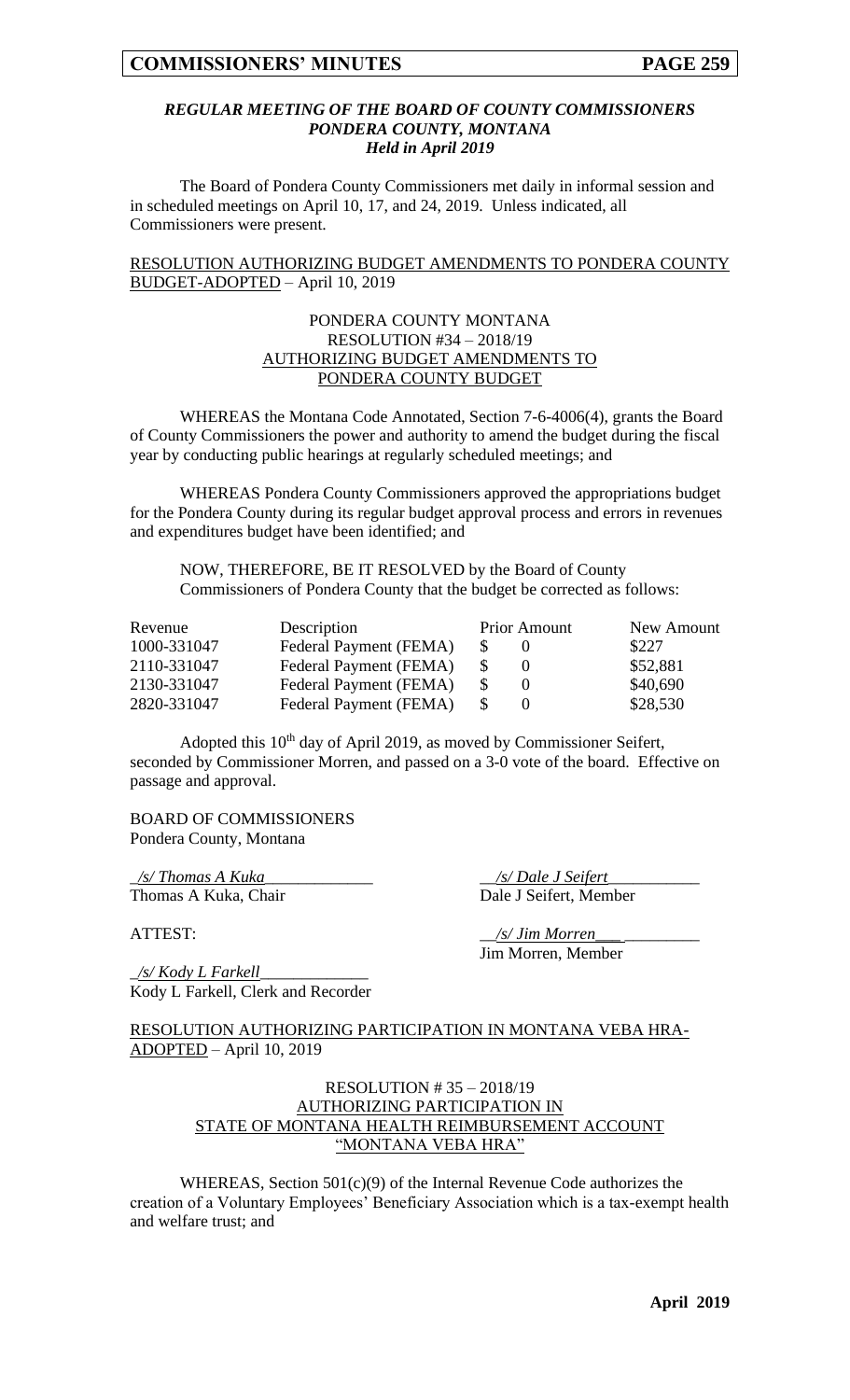WHEREAS, such trust is authorized to provide benefits to members including a self-insured medical reimbursement plan as authorized in Internal Revenue Section 105; and

WHEREAS, the State of Montana Department of Administration has established such plan known as "The State of Montana Voluntary Employees' Beneficiary Association Health Reimbursement Account" also known as "MONTANA VEBA HRA"; and

WHEREAS, the MONTANA VEBA HRA will accept for participation eligible Employers who properly complete a State of Montana Health Reimbursement Account and Trust Employer Adoption Agreement, and who agree to abide by the terms of such agreement and to the terms of the MONTANA VEBA HEALTH REIMBURSEMENT ACCOUNT and Trust.

THEREFORE, PONDERA COUNTY, MONTANA ("Employer") hereby resolves as follows:

SECTION 1: Effective on April 10, 2019, the Employer hereby elects to participate in the State of Montana Voluntary Employee Beneficiary Association Health Reimbursement Account as presently constituted or hereafter amended and hereby makes the plan available to eligible employees.

SECTION 2: The Plan will be funded by Employer contributions.

Non-represented employees shall qualify for participation when employee benefit policies are amended for such contributions.

Represented employees shall qualify for participation when collective bargaining agreements or memorandums of understanding provide for such contributions.

SECTION 3: The proper officers of the Employer are authorized and directed to take such actions as are necessary to effect this resolution.

Adopted this 10<sup>th</sup> day of April, 2019 as moved by Commissioner Morren, seconded by Commissioner Seifert, and passed on a 3-0 vote of the board. Effective on passage and approval.

BOARD OF COMMISSIONERS Pondera County, Montana

\_*/s/ Thomas A Kuka*\_\_\_\_\_\_\_\_\_\_\_\_\_ \_\_*/s/ Dale J Seifert*\_\_\_\_\_\_\_\_\_\_\_

Thomas A Kuka, Chair Dale J Seifert, Member

ATTEST:  $\frac{s}{J}$  */s/ Jim Morren* Jim Morren, Member

\_*/s/ Kody L Farkell*\_\_\_\_\_\_\_\_\_\_\_\_\_ Kody L Farkell, Clerk and Recorder

RESOLUTION DECLARING PROPERTY SURPLUS AND SETTING SALE-ADOPTED – April 10, 2019

#### PONDERA COUNTY RESOLUTION #36 – 2018/19 DECLARING PROPERTY SURPLUS AND SETTING SALE

WHEREAS, pursuant to Section 7-8-2211, MCA, Authorization to sell and exchange county property, the Board of Pondera County Commissioners declares the following personal property belonging to the County as surplus property which is not necessary to the conduct of county business or the preservation of its property:

Nine (9) Taser x26's Seven (7) Taser cartridge holders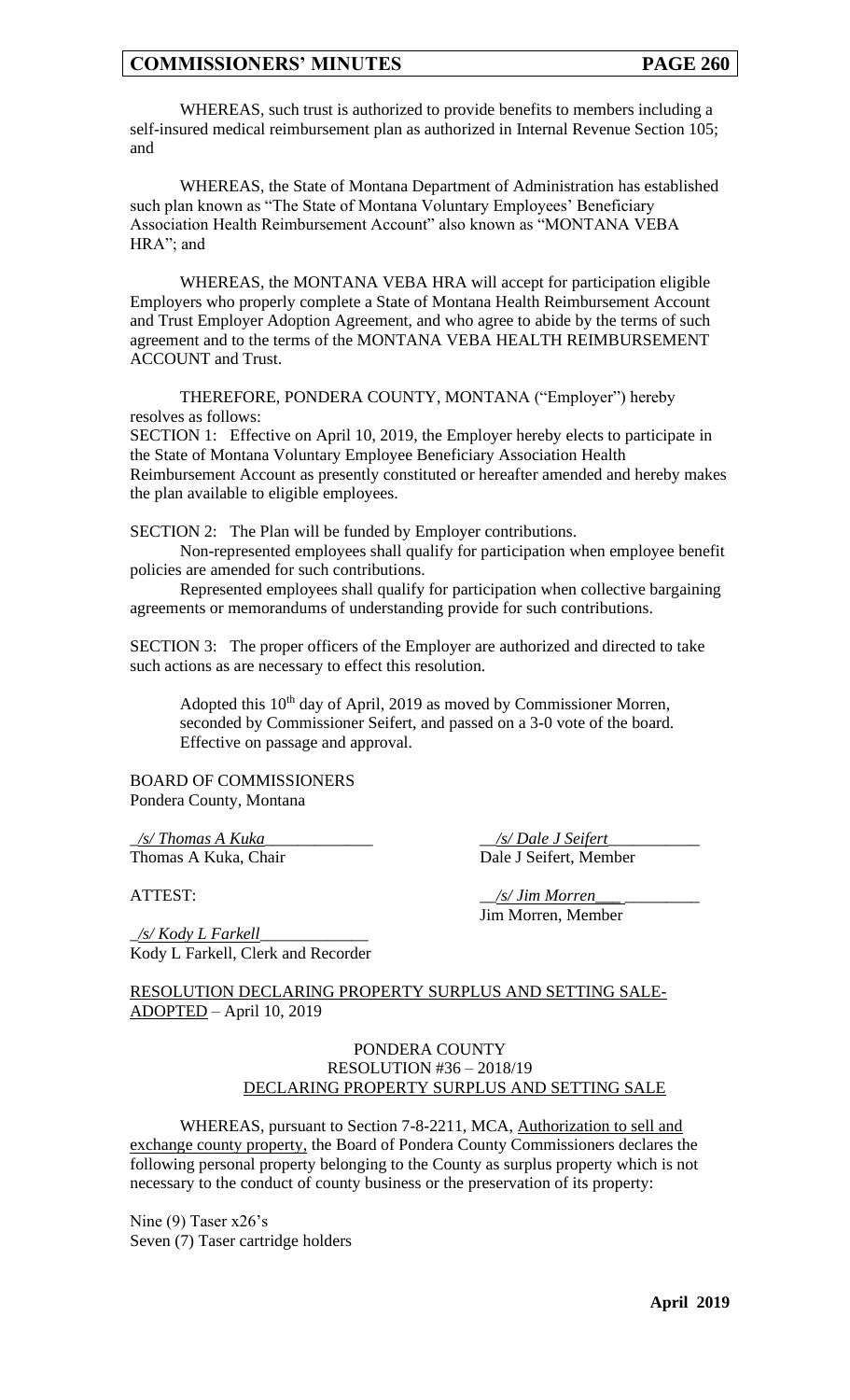WHEREAS, the Commissioners have determined it is in the best interests of the County to sell the items through trade for one (1) new Taser x26P.

NOW, THEREFORE, BE IT RESOLVED that the Board of County Commissioners:

- 1) hereby declares the property listed above as surplus property which is not necessary to the conduct of county business or the preservation of its property,
- 2) agrees to sell the listed items through trade for one (1) new Taser x26P.

ADOPTED this 10<sup>th</sup> day of April, 2019, as moved by Commissioner Seifert, seconded by Commissioner Morren, and passed on a 3-0 vote of the board. Effective on passage and approval

BOARD OF COMMISSIONERS Pondera County, Montana

\_*/s/ Thomas A Kuka*\_\_\_\_\_\_\_\_\_\_\_\_\_ \_\_*/s/ Dale J Seifert*\_\_\_\_\_\_\_\_\_\_\_ Thomas A Kuka, Chair Dale J Seifert, Member

\_*/s/ Kody L Farkell*\_\_\_\_\_\_\_\_\_\_\_\_\_ Kody L Farkell, Clerk and Recorder

ATTEST:  $\frac{1}{s}$  /s/ Jim Morren\_ Jim Morren, Member

EXPENDITURES IN EXCESS OF \$500-APPROVED – April 10, 2019

Commissioner Seifert moved to approve the purchase of an iPad from the MSU Bookstore in the amount of \$750 for the Extension Service. The iPad, purchased through the Extension Service fund, will be used during educational seminars or meetings, recording educational videos, and as a tool when conducting 4-H workshops. Commissioner Morren seconded. Motion carried. Approval before purchase is necessary when the expenditure is in excess of \$500.

TREASURER'S SECURITIES REPORT – April 10, 2019 The following are the investments as of March 31, 2019

STIP \$8,002,000,00 @ 2.4740924%

## STOCKMAN BANK BALANCES \$1,650,504.69

|           |                | STOCKMAN BANK - Collateral Report       |                        |
|-----------|----------------|-----------------------------------------|------------------------|
| 912828G95 | \$5,000,000.00 | US TREAS 1000079 1.63% Matures 12/31/19 |                        |
| 3130A6NA1 | \$1,700,000.00 | FHLB 2000959                            | 1.40% Matures 10/29/19 |

RAYMOND JAMES

| 02587CFF2 | \$200,000.00 | 2.2500%  | Due 5/24/2021 (CD)      |
|-----------|--------------|----------|-------------------------|
| 38147JL42 | \$200,000.00 | 2.05%    | Due $6/25/2019$ (CD)    |
| 06740KHS9 | \$250,000.00 | 2.1000%  | Due 08/13/2019 (CD)     |
| 140420XL9 | \$245,000.00 | 2.1500\% | Due 11/04/2020          |
| 48125YT87 | \$250,000.00 | 1.250%   | Due $05/06/2021$ (step) |
| 254672T24 | \$250,000.00 | 2.000%   | Due 11/23/2021 (CD)     |
| 06051VE36 | \$250,000.00 | 2.50%    | Due 08/06/2020 (CD)     |
| 61690UED8 | \$250,000.00 | 2.85%    | Due 02/14/2022 (CD)     |
|           |              |          |                         |

INDEPENDENCE BANK

| CDARS 1022263613 02/07/19 1.44983% |                   | \$500,000.00   |
|------------------------------------|-------------------|----------------|
| CDARS 1021435607                   | $6/6/19$ 1.83316% | \$500,000.00   |
| CDARS 1021687851                   | 08/15/19 2.03913% | \$1,000,000.00 |
| CDARS 1021870648 10/10/19 2.05873% |                   | \$500,000.00   |
| CDARS 1021969202 11/07/19 2.13707% |                   | \$2,000,000.00 |
| CDARS 1022052493 12/05/19 2.447%   |                   | \$1,000,000.00 |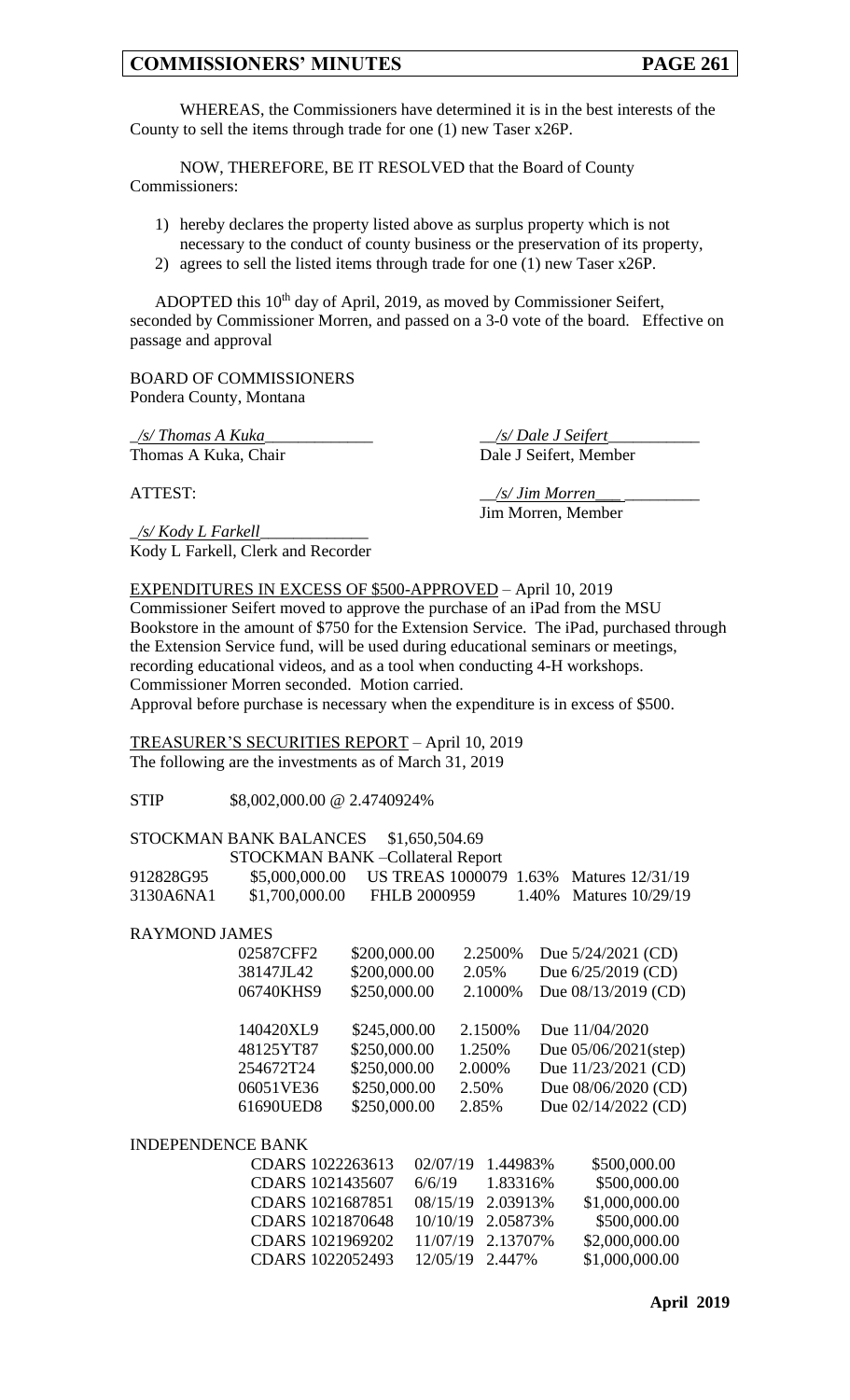### Elaine McLean, Treasurer

### GROUP HEALTH INSURANCE RENEWAL-APPROVED – April 10, 2019

Renewal rates and the County's contribution toward premiums was discussed. The employee insurance committee met with the Commissioners prior to the meeting and made their recommendation. Commissioner Seifert moved to renew the County's current plan with Joint Powers Trust committing to a 3-year term and to continue to offer four options to the employees, a traditional major medical plan with a \$1,000 deductible, a traditional major medical plan with a \$1,500 deductible, a high deductible option with \$2,600 first-pay option and a high deductible option with a \$3,500 first-pay option. The County contribution for employee-only coverage will be \$774.65 for full-time employees and a pro-rated portion of \$774.65for part-time employees. Commissioner Morren seconded. Motion carried.

## EXTENSION OF EXCESS VACATION-APPROVED – April 10, 2019

Commissioner Seifert moved and Commissioner Morren seconded to approve an extension for Deputy Bill Gobert and Deputy Norman Vanderbush to use their excess vacation hours on the books as of March 31, 2019, due to staff shortage. Motion carried.

#### BID OPENING FOR A GENERATOR & TRANSFER SWITCH AT BROKEN PICK SITE– April 10, 2019

Three bids were received for the purchase and installation of a new generator at the Broken Pick site. Bids must include generator and switch with a 5-year warranty as well as removal of the old equipment.

- 1. Jones Z Electric 16 kw Generator \$10,899
- 2. A-H Electrical Contractors 11 kw Generator- \$5,655
- 3. Kronebusch Electric 17.52 kw Generator \$13,249

Commissioner Seifert moved to take the bids under advisement. Commissioner Morren seconded. Motion carried.

#### MARCH COMMISSION MINUTES-APPROVED – April 10, 2019 Commissioner Seifert moved and Commissioner Morren seconded to approve the March 2019 Minutes of the Commission. Motion carried.

#### RESOLUTION CANCELLING DELINQUENT PROPERTY TAXES ON MOBILE HOMES-ADOPTED – April 17, 2019

#### PONDERA COUNTY, MONTANA RESOLUTION #37 – 2018/19 CANCELLING DELINQUENT PRPOERTY TAXES ON MOBILE HOMES

WHEREAS, Section 15-24-212(1), MCA, states that "the board of county commissioners may order the cancellation of delinquent property taxes on a mobile home … if the mobile home … is to be moved for the purposes of destruction or recycling." ; and

WHEREAS, the mobile homes previously situated on the below-described real property located in the Arrow Addition of the City of Conrad have been destroyed; and

WHEREAS, Section 15-24-212(2), requires the following information be included in the cancellation order:

| delinquent tax,   | Date       | Taxpayer |
|-------------------|------------|----------|
| int $&$ penalties | Delinquent | נ וו     |
|                   | $5/2011 -$ |          |
| \$1,090.74        | 11/2019    | 2015200  |
|                   | $11/2017-$ |          |
| \$428.59          | 5/2019     | 2017800  |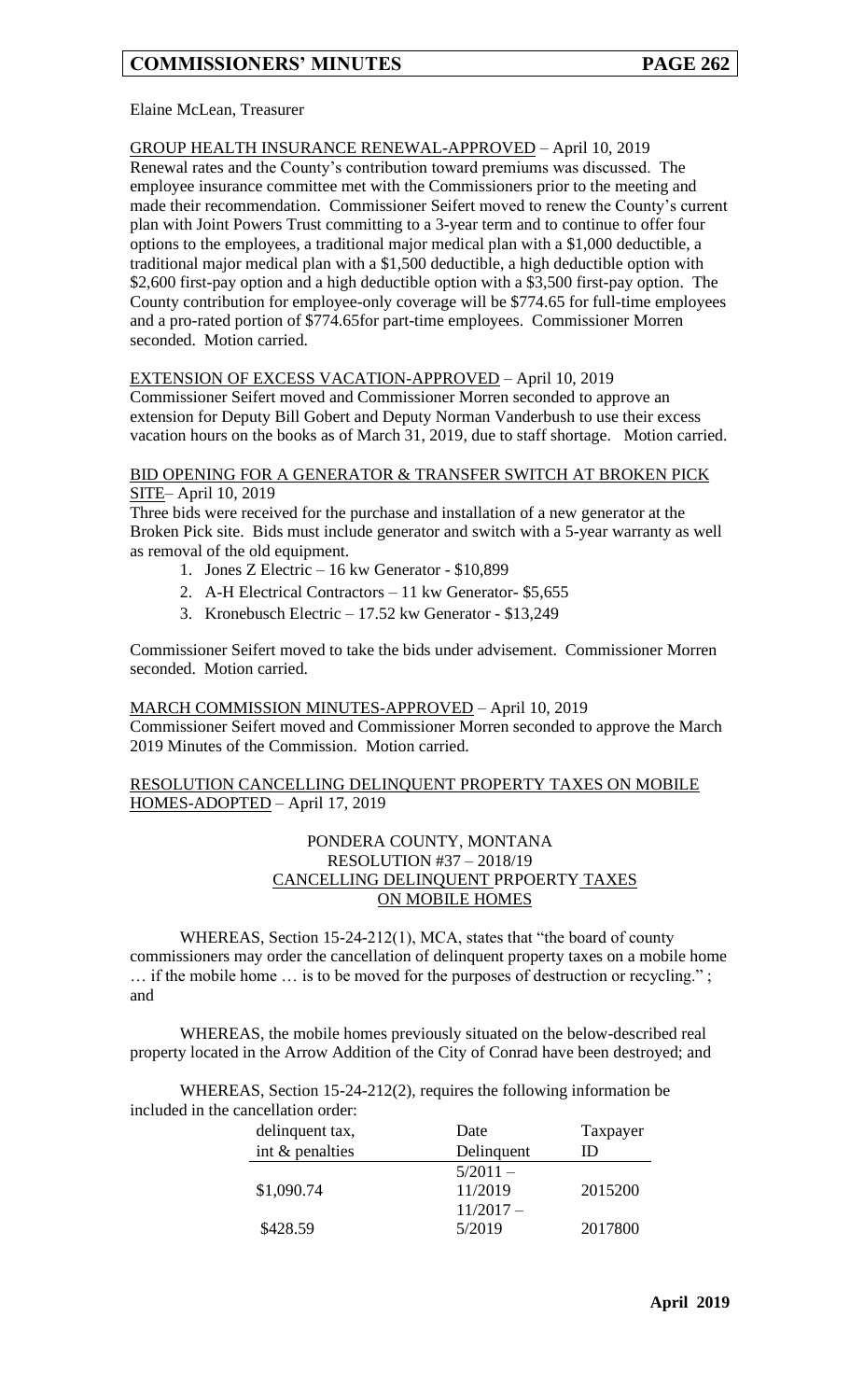WHEREAS, Section 15-24-212(3), MCA, also directs that one copy of this order be recorded with the county clerk and recorder as a public record, and one copy of the order must be filed with the county treasurer as a permanent record of the treasurer's office.

NOW, THEREFORE, BE IT RESOLVED AND ORDERED by the Board of County Commissioners of Pondera County that the delinquent taxes, penalty and interest accrued against the mobile homes which have been destroyed or recycled be cancelled; and

BE IT FURTHER RESOLVED AND ORDERED, that the clerk and recorder record this Resolution in the public records of Pondera County and that the treasurer file a copy of this Resolution as a permanent record in the treasurer's office.

Adopted this 17th day of April, 2019 as moved by Commissioner Seifert, seconded by Commissioner Morren, and passed on a 3-0 vote of the board. Effective upon passage and approval.

BOARD OF COMMISSIONERS Pondera County, Montana

\_*/s/ Thomas A Kuka*\_\_\_\_\_\_\_\_\_\_\_\_\_ \_\_*/s/ Dale J Seifert*\_\_\_\_\_\_\_\_\_\_\_

Thomas A Kuka, Chair Dale J Seifert, Member

ATTEST: \_\_*/s/ Jim Morren\_\_\_* \_\_\_\_\_\_\_\_\_

\_*/s/ Kody L Farkell*\_\_\_\_\_\_\_\_\_\_\_\_\_ Kody L Farkell, Clerk and Recorder

Jim Morren, Member

RESOLUTION FOR CONSTRUCTION AND MAINTENANCE AGREEMENT OF NO NAME DITCH-ADOPTED – April 17, 2019

#### PONDERA COUNTY MONTANA RESOLUTION #38 – 2018/19 CONSTRUCTION AND MAINTENANCE AGREEMENT STPB 9037(36) NO NAME DITCH BR -4 M SE OF VALIER UPN 8866000

This Agreement by and between Pondera County (County), and the Montana Department of Transportation (MDT, Department, or State), establishes the responsibilities and duties of the parties in respect to project activities on a portion of Blue Sky Road located within the County of Pondera, Montana. Whereas, the construction will be accomplished through Uniform Project Number 8866000, Federal-Aid Project Number STPB 9037(36), titled No Name Ditch BR - 4 M SE of Valier (Project) located on Blue Sky Road between 1.3 and 1.4; and, Whereas, State and/or Federal Highway Administration (FHWA) funds will be used to pay for the construction, the County and State must ensure that federal and state requirements are met in fulfilling its obligations to the FHWA and for the project to remain eligible for state and/or federal funding; and, Whereas, the road upon which the Project is located is a public road not on any commission-designated highway system, and the road is under the legal jurisdiction of the County; and,

WHEREAS, the Montana Department of Transportation (Department), at the request of Pondera County, proposes to replace the off-system county bridge NBI 37031001+03001 over "L" Canal in S.19 & S.20, R.4W, T.29.N, and Whereas, the costs necessary to complete the project shall be funded by the Federal Bridge Replacement Program; and,

WHEREAS, the County and MDT recognize the need to construct the Project and to duly execute this Agreement in advance of construction phase programming; and,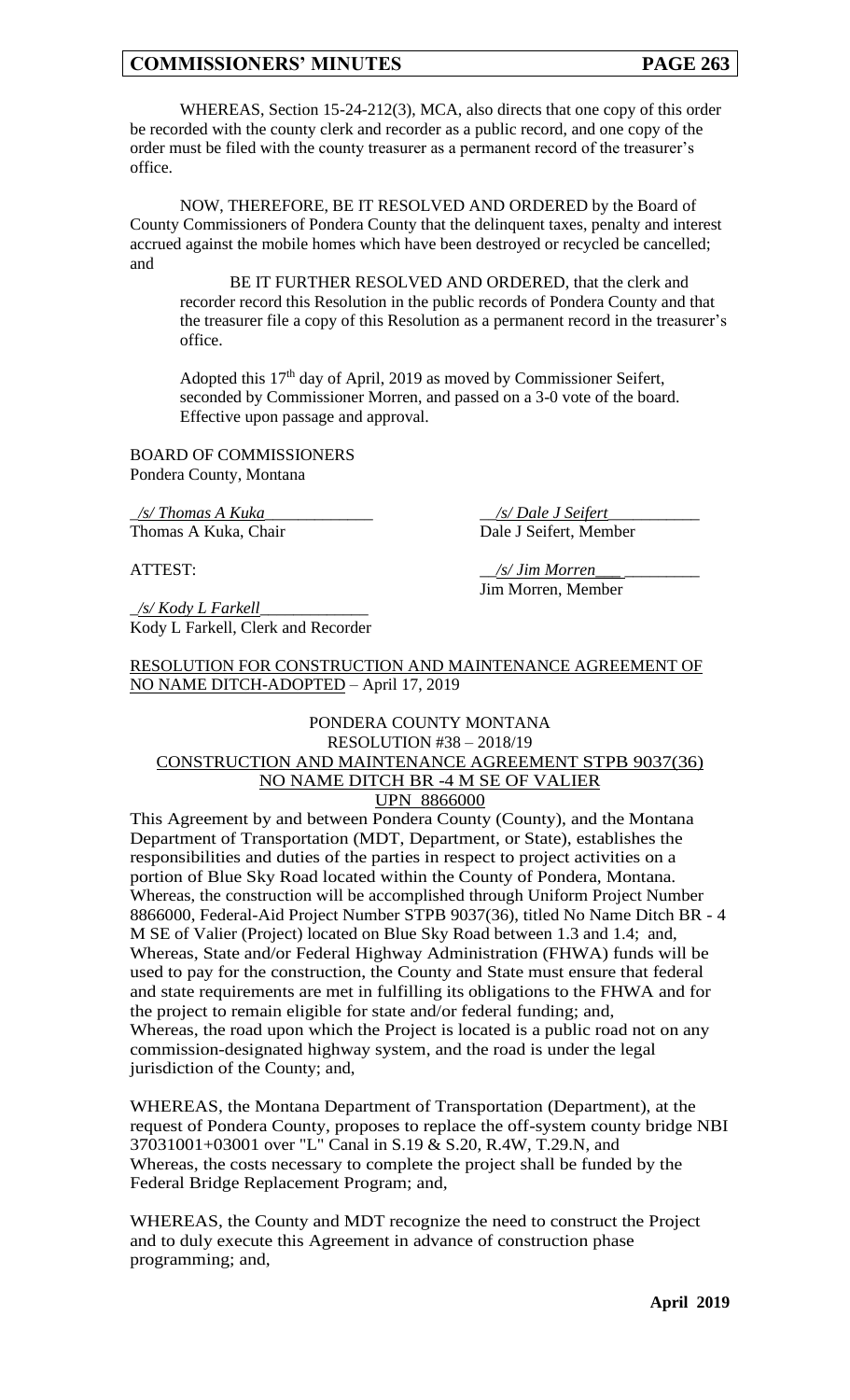WHEREAS, the County desires to have the Project constructed, the County deeming it to be a valuable and beneficial consideration, and it will perform the functions, duties and responsibilities as set forth in Agreement;

NOW, THEREFORE BE IT RESOLVED, the parties agree to the terms outlined in the full agreement

Adopted this 17th day of April, 2019 as moved by Commissioner Seifert, seconded by Commissioner Morren, and passed on a 3-0 vote of the board. Effective upon passage and approval.

BOARD OF COMMISSIONERS Pondera County, Montana

Kody L Farkell, Clerk and Recorder

\_*/s/ Thomas A Kuka*\_\_\_\_\_\_\_\_\_\_\_\_\_ \_\_*/s/ Dale J Seifert*\_\_\_\_\_\_\_\_\_\_\_ Thomas A Kuka, Chair Dale J Seifert, Member

\_*/s/ Kody L Farkell*\_\_\_\_\_\_\_\_\_\_\_\_\_

ATTEST:  $\frac{1}{s}$  /s/ Jim Morren Jim Morren, Member

#### FIRST READING ENACTING AN ORDINANCE FOR THE PONDERA COUNTY AIRPORT AFFECTED AREA REGULATIONS—ADOPTED – April 17, 2019

#### PONDERA COUNTY MONTANA RESOLUTION #39 – 2018/19

#### AN ORDINANCE FOR THE PONDERA COUNTY AIRPORT AFFECTED AREA REGULATIONS

A full copy of the proposed Ordinance is available in the Clerk & Recorder's office filed under Document Number 332838

Adopted this  $17<sup>th</sup>$  day of April, 2019 as moved by Commissioner Seifert, seconded by Commissioner Morren, and passed on a 3-0 vote of the board. Effective upon passage and approval.

BOARD OF COMMISSIONERS Pondera County, Montana

\_*/s/ Thomas A Kuka*\_\_\_\_\_\_\_\_\_\_\_\_\_ \_\_*/s/ Dale J Seifert*\_\_\_\_\_\_\_\_\_\_\_ Thomas A Kuka, Chair Dale J Seifert, Member

ATTEST: \_\_*/s/ Jim Morren\_\_\_* \_\_\_\_\_\_\_\_\_ Jim Morren, Member

\_*/s/ Kody L Farkell*\_\_\_\_\_\_\_\_\_\_\_\_\_ Kody L Farkell, Clerk and Recorder

#### CLARIFICATION TO COUNTY SUBDIVISION REVIEW FEE SCHEDULE – April 17, 2019

Commissioner Seifert moved and Commissioner Morren seconded to add a clarifying statement to the County Subdivision Review Fee Schedule as follows:

Subdivision Exemption Review Fee \$200 *for each exemption review submitted*

The clarification is necessary due to the fact that the County is charged a \$200 fee by the County Planner each time an exemption review is done, even if it is a subsequent review for the same application due to inaccurate or incomplete information provided to the Planner by the Surveyor completing the review application. Motion carried.

ENCROACHMENT AGREEMENT-APPROVED – April 24, 2019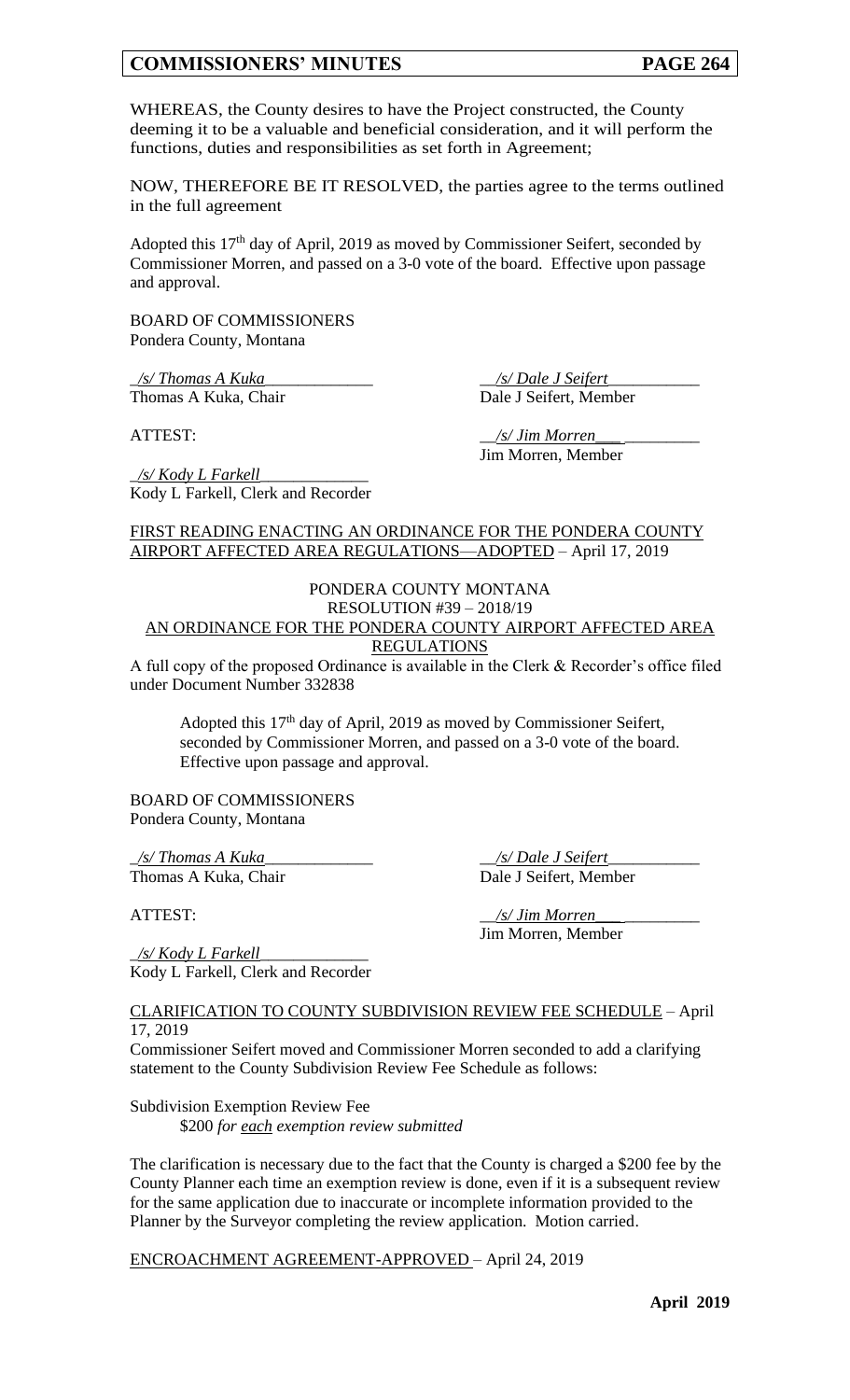Commissioner Seifert moved to approve the Encroachment Agreement requested by the Northwestern Energy for electrical work along Blazen Road. Commissioner Morren seconded. Motion carried.

#### PURCHASE OF FREIGHTLINER TRUCKS-APPROVED – April 24, 2019

Road Supervisor John Stokes submitted a request to purchase two Freightliner 114SD trucks at a cost of \$95,878 each from IState Truck, Inc. The quote for the trucks was obtained through the State Procurement Process, therefore, no bid is required. Commissioner Seifert moved and Commissioner Morren seconded to purchase two Freightliner 114SD trucks from IState Truck, Inc; to be paid from the Road & Bridge Capital Improvement fund. Motion carried.

#### DESIGNATION OF CHEMICAL DEPENDENCY SERVICE PROVIDER – April 24, 2019

Commissioner Seifert moved and Commissioner Morren seconded to designate Center For Mental Health as Pondera County's Chemical Dependency Service Provider of outpatient alcohol rehabilitation services for fiscal year 2019-20. The source of funding for this program is the State of Montana earmarked revenue. Motion carried.

### CLAIMS APPROVED FOR PAYMENT – April 30, 2019

| <i>FUND</i>                                                                                                                    |                             |
|--------------------------------------------------------------------------------------------------------------------------------|-----------------------------|
| <b>GENERAL</b>                                                                                                                 | 34102.44                    |
| <b>ROAD</b>                                                                                                                    | 13077.79                    |
| <b>BRIDGE</b>                                                                                                                  | 3023.67                     |
| <b>WEED</b>                                                                                                                    | 1580.79                     |
| <b>AIRPORT</b>                                                                                                                 | 4341.15                     |
| <b>AMBULANCE</b>                                                                                                               | 218.07                      |
| <b>EXTENSION SERVICE</b>                                                                                                       | 5621.47                     |
| PUBLIC SAFETY (LAW<br>ENFORCEMENT)<br><b>HEALTH INSURANCE - EMPLOYER</b><br><b>CONTRIBUTION</b><br><b>RECORDS PRESERVATION</b> | 10671.35<br>3314.59<br>3300 |
| <b>BRADY LIGHTS MAINTENANCE</b>                                                                                                | 366.64                      |
| 911 EMERGENCY                                                                                                                  | 1,285.64                    |
| <b>LAND USE PLANNING</b>                                                                                                       | 400.00                      |
| <b>GAS APPORTIONMENT TAX</b>                                                                                                   | 10,319.16                   |
| ENHANCED GAS TAX (BARSAR)                                                                                                      | 6,335.52                    |
| NORTHERN TRANSIT INTERLOCAL                                                                                                    | 307.63                      |
| VICTIM & WITNESS ADVOCATE                                                                                                      | 461.00                      |
| ELECTRONIC PLAT BOOK GRANT                                                                                                     | 2,723.75                    |
| EMERGENCY PREPAREDNESS GRANT                                                                                                   | 1,591.39                    |
| ORAL HEALTH GRANT                                                                                                              | 73.95                       |
| <b>WIC GRANT</b>                                                                                                               | 217.66                      |
| <b>MATERNAL CHILD HEALTH</b>                                                                                                   | 88.35                       |
| IMMUNIZATION ACTION PROGRAM                                                                                                    | 250.00                      |
| <b>CHRONIC DISEASE PREVENTION</b><br><b>GRANT</b>                                                                              | 379.03                      |
| <b>HEALTH CARE FOUNDATION GRANT</b>                                                                                            | 95.87                       |
| <b>JUNK VEHICLE GRANT</b>                                                                                                      | 40.63                       |
| <b>GENERAL FUND CAPITAL IMPROV</b>                                                                                             | 14,398.00                   |
| PUBLIC SAFETY CAP IMPROV                                                                                                       | 5.109.00                    |
| <b>REFUND FUND</b>                                                                                                             | 1,285.67                    |
| TOTAL CLAIMS                                                                                                                   | \$<br>124,980.21            |
| TOTAL PAYROLL                                                                                                                  | 251,106.63                  |
| TOTAL CLAIMS AND PAYROLL FUNDS                                                                                                 | 376,086.84                  |